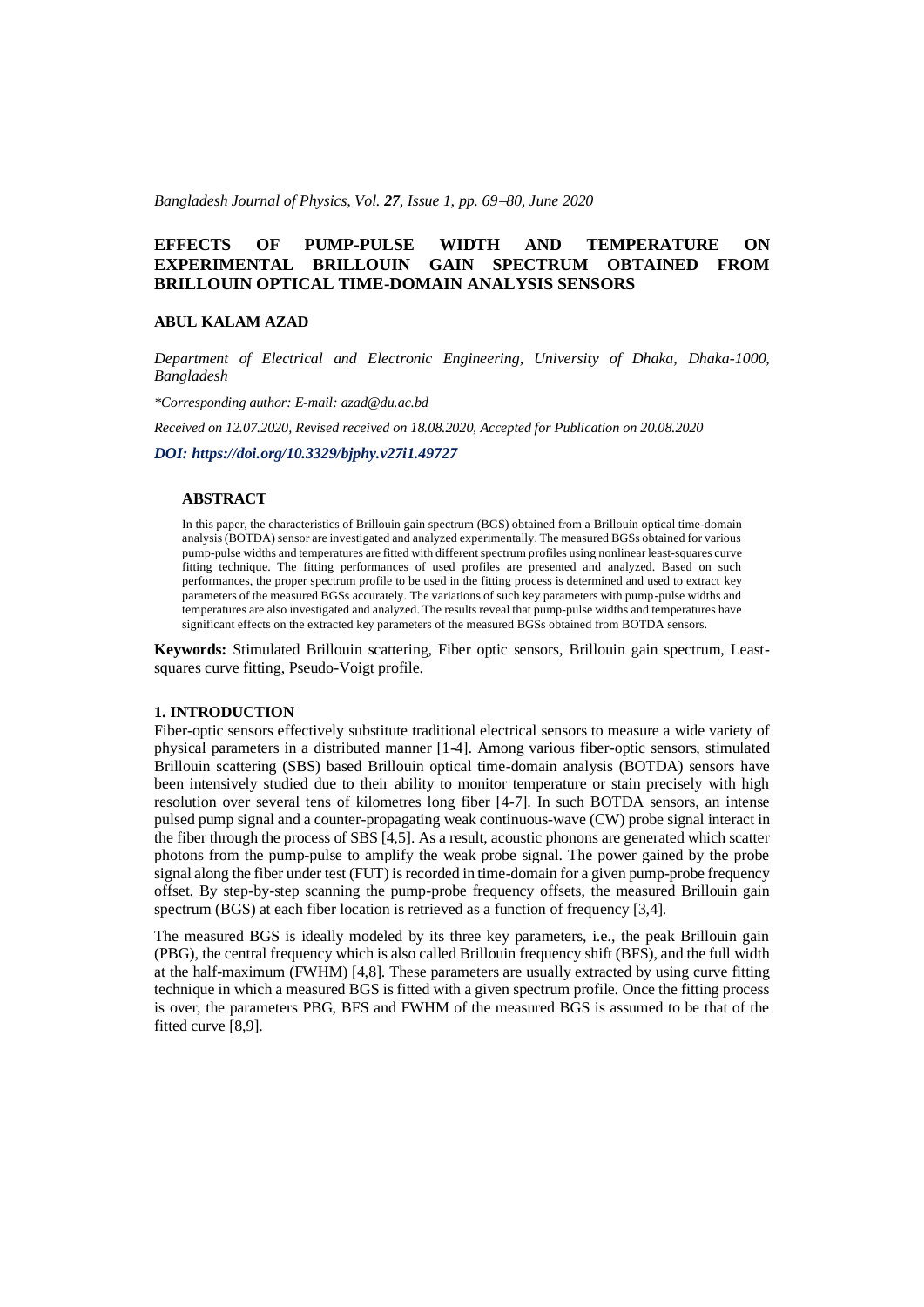The measured BGS obtained from BOTDA sensors results from the convolution operation between the pump-pulse spectrum and the inherent Lorentzian profile of the natural gain spectrum [9,10]. As a result, the shape of the BGS becomes mostly Lorentzian having narrower FWHM when sufficient longer pump-pulse width (i.e., narrower spectrum) compared to the phonon life-time of  $\sim 10$  ns is used. On the contrary, its shape is mostly Gaussian having wider FWHM when shorter pump-pulse (i.e., broader spectrum) on the order of phonon life-time is used in BOTDA sensors to improve the spatial resolution. Thus, the fitting of measured BGS with an arbitrary chosen profile may provide lower fitting performance depending on the pump-pulse width. However, the convolution operation always provides a shape of the measured BGS to be in between a Lorentzian profile and a Gaussian profile which is referred to as a Voigt profile [11,12]. The fitting of measured BGS with Voigt profile involves convolution operation which is computationally complex and thus relatively slower. To reduce such complexity, the Voigt profile can be well-approximated by pseudo-Voigt profile which is solely the weighted summation of Lorentzian and Gaussian profiles [12,13]. As a result, the fitting of measured BGS obtained using pump-pulses of different widths with a pseudo-Voigt profile should provide reasonably better fitting performance as compared to that with a Lorentzian or a Gaussian profile.

Recently, principal component analysis and neural network based techniques have been proposed and demonstrated for processing BOTDA-measured BGSs along the FUT [14-18]. In the modeling of such techniques, the Lorentzian profile is frequently used for simulating the reference spectrum. However, the shape of measured BGSs depends on the experimental conditions and diverges greatly from Lorentzian to Gaussian profile depending on the pump-pulse width used to set the spatial resolution of the sensor [8,13]. The temperature applied on the FUT also affects the shape of the measured BGSs [8]. This mismatch between the measured BGSs and the simulated reference spectrum also affects the measurement accuracy of such signal processing techniques. As a result, the experimental conditions (e.g., pump-pulse and temperature) should be considered while simulating the reference spectrum to make such techniques more rational for accurate measurement. To find a proper spectrum profile, it is thus vital to study the effects of pump-pulse width and temperature on the measured BGS. In this study, the key parameters of measured BGSs obtained for various pump-pulse widths and temperatures are extracted systematically using nonlinear curve fitting technique. The effects of pump-pulse width and temperature on the measured BGS obtained from the BOTDA experiment are also investigated and analyzed in detail.

## **2. EXPERIMENTAL SETUP OF THE BOTDA SENSOR**

The experimental setup of the BOTDA sensor is shown in Fig. 1. In the setup, the coupler splits the output of a tunable laser operating at 1550 nm and provides CW waves for the upper and lower branches. The polarization states of the CW waves in two branches are adjusted by the polarization controllers PC1 and PC2. To generate pump-pulses, the CW wave in the upper branch is modulated by a pulse-pattern-generator (PPG) driven electro-optic modulator (EOM1). The pump-pulses are then passed through an erbium-doped fiber amplifier (EDFA) so that their peakpower can be boosted up to the desired level. Next, a band pass filter (BPF) is used to remove the amplified spontaneous emission (ASE) noise introduced by EDFA. Finally, the polarization scrambler (PS) helps to randomize the polarization states of pump-pulses in the upper branch.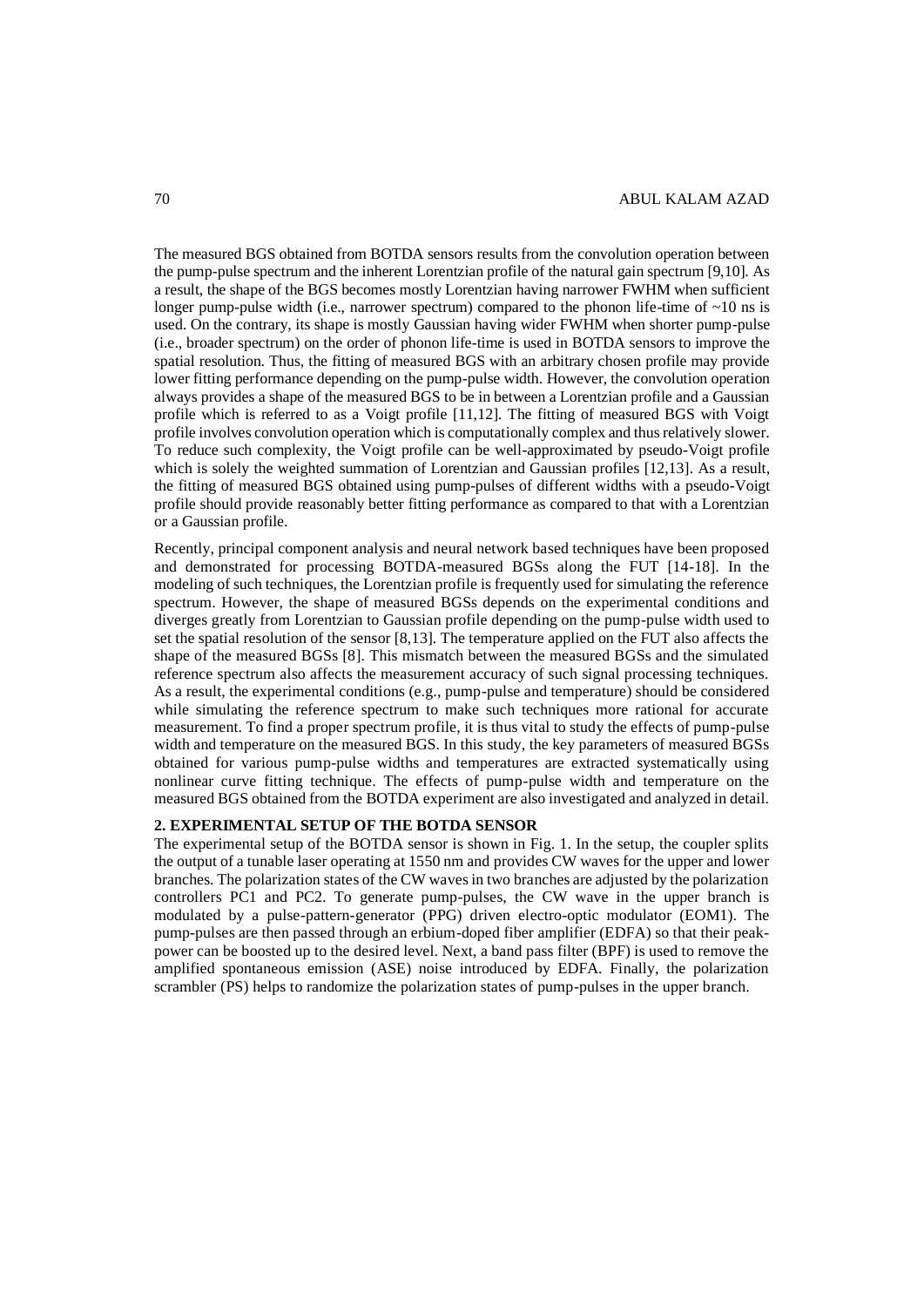

**Fig. 1**. The Experimental setup of the BOTDA sensor.

In the lower branch of the experimental setup, another electro-optic modulator (EOM2) driven by a radio-frequency (RF) signal generator modulates the CW wave for generating double-sideband suppressed-carrier probe signal. The EOM2 is followed by a variable optical attenuator (VOA) whose function is to control the power of the CW probe signal and then an isolator is employed to block the signal transmission towards this lower branch from the FUT.

Due to the interaction of pump and probe signals through SBS, the probe signal in the FUT is amplified. The unwanted higher frequency sideband of the amplified probe signal is filtered out by using a fiber Bragg grating (FBG) filter before being detected by the photodetector (PD). Then, the pump-probe frequency offset is scanned subsequently around the BFS at a particular frequency step and the time-domain traces are used to reconstruct the BGSs along the FUT.

#### **3. OPERATING PRINCIPLE OF CURVE FITTING TECHNIQUE**

The key parameters of the measured BGS are extracted by using nonlinear least-squares curve fitting technique. To study the spectrum shape, the measured BGS obtained for a particular pump-pulse width and temperature is fitted with different spectrum profiles, i.e., the Lorentzian  $(g_L)$ , the Gaussian ( $g_G$ ) and the pseudo-Voigt ( $g_{pV}$ ) profiles given by Eq. (1) – Eq. (3), respectively [15,19].

$$
g_L(\nu) = \frac{g_B}{1 + 4[(\nu - \nu_B)/(\Delta \nu_B)]^2}
$$
 (1)

$$
g_G(v) = g_B \exp\left[-4\ln 2((v - v_B)/\Delta v_B)^2\right]
$$
\n
$$
g_{av}(v) = L\left\{\frac{g_B}{\Delta v} + (1 - L)\left\{g_B \exp\left[-4\ln 2((v - v_B)/\Delta v_B)^2\right]\right\}\right\}
$$
\n(2)

$$
g_G(v) = g_B \exp\left[-4\ln 2((v - v_B)/\Delta v_B)\right]
$$
\n
$$
g_{pV}(v) = L\left\{\frac{g_B}{1 + 4[(v - v_B)/(\Delta v_B)]^2}\right\} + (1 - L)\left\{g_B \exp\left[-4\ln 2((v - v_B)/\Delta v_B)^2\right]\right\}
$$
\n(3)

In Eq. (1) – Eq. (3),  $g_B$  is the PBG,  $v_B$  is the BFS and  $\Delta v_B$  is the FWHM of a given spectrum profile. The pseudo-Voigt profile given by Eq. (3) is a linear combination of Lorentzian and Gaussian profiles given by Eq. (1) and Eq. (2), respectively and the Lorentzian proportion *L* in Eq. (3) is the proportion taken by Lorentzian profile in a pseudo-Voigt profile. The pseudo-Voigt profile given by Eq. (3) becomes a perfect Lorentzian profile and a perfect Gaussian profile for *L* values of 1 and 0, respectively. Hereafter, the fittings of the measured BGS with Lorentzian, Gaussian and pseudo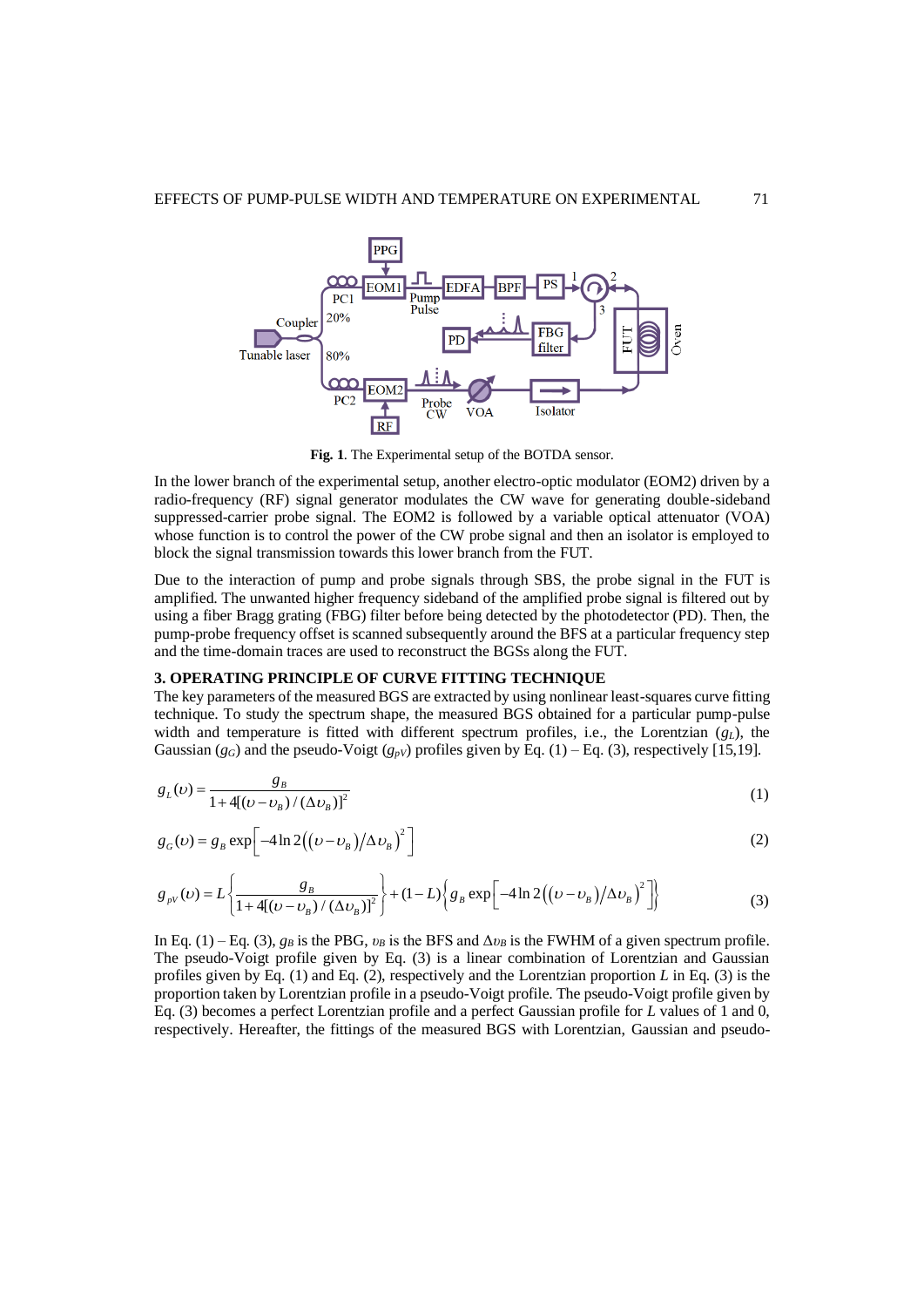Voigt profiles will be termed as Lorentzian curve fitting (LCF), Gaussian curve fitting (GCF) and pseudo-Voigt curve fitting (pVCF), respectively.

In LCF, GCF and pVCF, the measured BGS for a particular pump-pulse width and temperature is fitted with Lorentzian, Gaussian and pseudo-Voigt profiles given by Eq. (1) - Eq. (3), respectively and the least-squares error is minimized using the widely used Levenberg-Marquardt algorithm [20]. The fitting process using this algorithm starts with the initial guess of a vector **p** containing the model parameters of the given spectrum profile. The vector **p** is updated iteratively for *N* data points of the measured BGS such that the error function [15] given by Eq. (4) is minimized. The

$$
E(\mathbf{p}) = \sum_{i=1}^{N} \left[ g\left(\nu_{i}\right) - g\left(\nu_{i}, \mathbf{p}\right) \right]^{2} \tag{4}
$$

vector **p** in Eq. (4) is usually chosen from the underlying curve and initialized as  $\mathbf{p} = [g_B, v_B, \Delta v_B]$ for both LCF and GCF, and  $\mathbf{p} = [L, g_B, v_B, \Delta v_B]$  for pVCF. Once the fitting process is over, the fitted parameters in the vector **p** are assumed to be that of the measured BGS.

## **4. EXPERIMENTAL RESULTS AND DISCUSSION**

## *4.1 Acquisition of measured BGSs from the BOTDA sensor*

For the acquisition of measured BGSs, the whole span of a 200 m long FUT is heated inside an oven each time at a constant temperature adopting a given pump-pulse width in the BOTDA setup shown in Fig. 1. For instance, the distributions of measured BGSs along the FUT at 25°C obtained using the frequency range from 10.75 GHz to 10.95 GHz for different pump-pulse widths of 10 ns, 15 ns, 30 ns and 100 ns are shown in Fig. 2. It is observed from Fig. 2 that the BGSs along the



**Fig. 2**. Distributions of measured BGSs along the FUT at 25<sup>o</sup>C for different pump-pulse widths of (a) 10 ns, (b) 15 ns, (c) 30 ns and (d) 100 ns.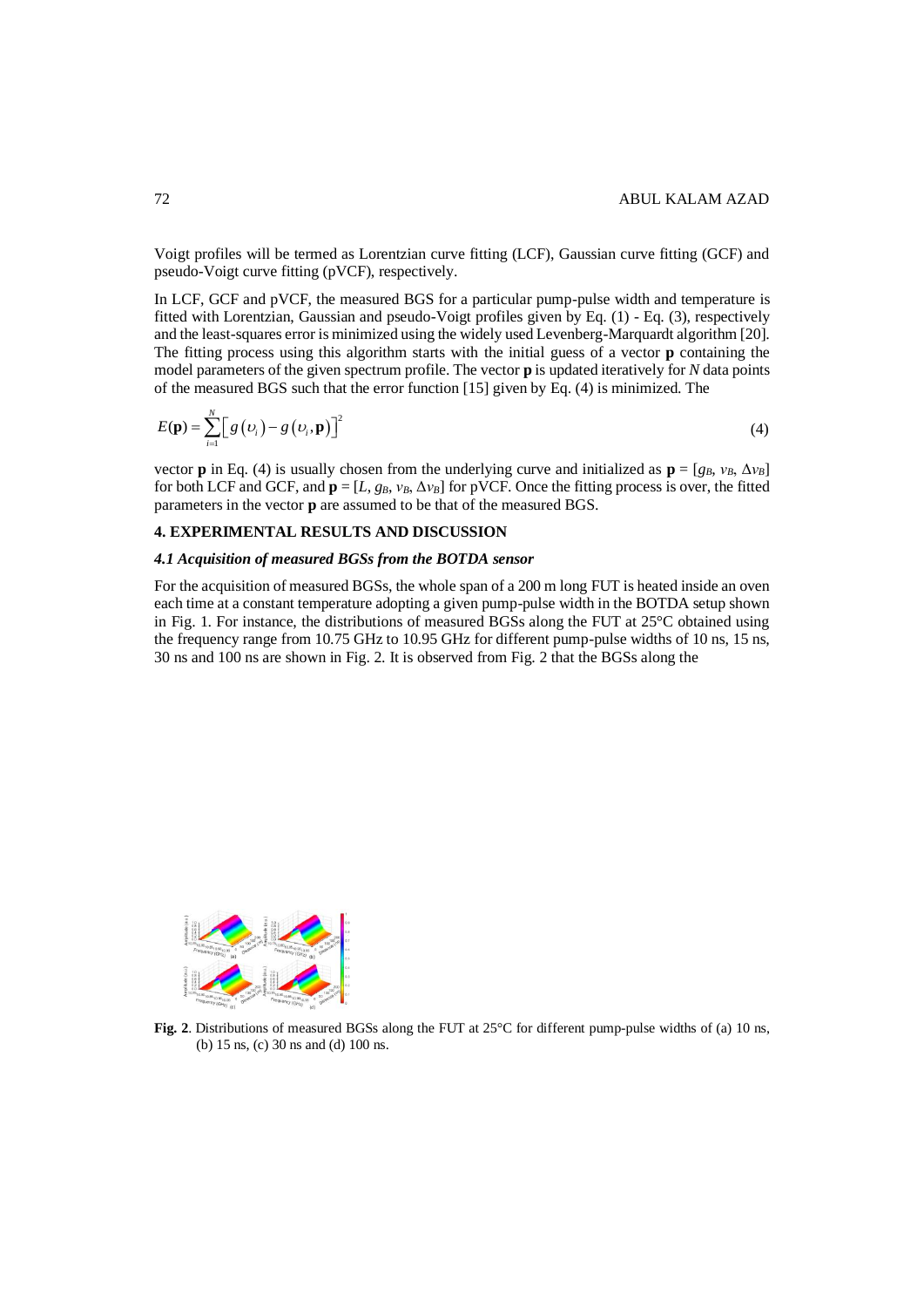FUT are widest for the pump-pulse width of 10 ns, the shortest pump-pulse used in this study. As the width of pump-pulse increases, the BGSs turn out to be significantly narrower and become narrowest for 100 ns pump-pulse which is the longest pump-pulse used in this study.

In this demonstration, the measured BGSs along the FUT at each temperature and pump-pulse width are obtained using sampling rate of 250 Mega-symbols/second, i.e., sampling interval of 0.4 m along the FUT. During the acquisition of BGSs, 2000 time-domain traces are averaged to obtain a single trace at a particular pump-probe frequency offset so that the signal-to-noise ratio (SNR) of the measured BGSs can be enhanced to a satisfactory level. The measured BGSs are obtained for a frequency range of 200 MHz around their peaks with a frequency step of 1 MHz. The BGSs acquired from the BOTDA setup is normalized to make the peak gain of each BGS equal to 1. For a given pump-pulse width and temperature, the normalized BGSs along the FUT are ideally identical. Practically, the BGSs are almost similar with a little variation caused by random noise. Thus, all the BGSs along the FUT obtained at a particular pump-pulse width and temperature are averaged to obtain a single BGS representing that particular pump-pulse width and temperature. Hereafter, the averaged BGS will be termed as measured BGS. In this study, the measured BGSs are acquired at three different oven temperatures of 25°C, 50°C and 75°C each time by adopting different pumppulse widths ranging from 10 ns to 100 ns. The measured BGSs are also obtained for two different pump-pulse widths of 20 ns and 70 ns each time at different temperatures ranging from 25°C to 75°C. Since, the BFS of the BGS depends linearly on the change of temperature [4,8], the measured BGSs at 25°C, 50°C and 75°C are obtained for different frequency ranges starting from 10.75 GHz to 10.95 GHz, 10.78 GHz to 10.98 GHz and 10.80 GHz to 11.00 GHz, respectively so that their BFSs remain approximately at the middle of the corresponding frequency ranges. For example, the measured BGSs at three different temperatures of 25°C, 50°C and 75°C for different pump-pulse widths of 10 ns, 15 ns, 30 ns and 100 ns are shown in Fig. 3.



**Fig. 3**. The measured BGSs at three different temperatures of 25°C, 50°C and 75°C for different pump-pulse widths of (a) 10 ns, (b) 15 ns, (c) 30 ns and (d) 100 ns.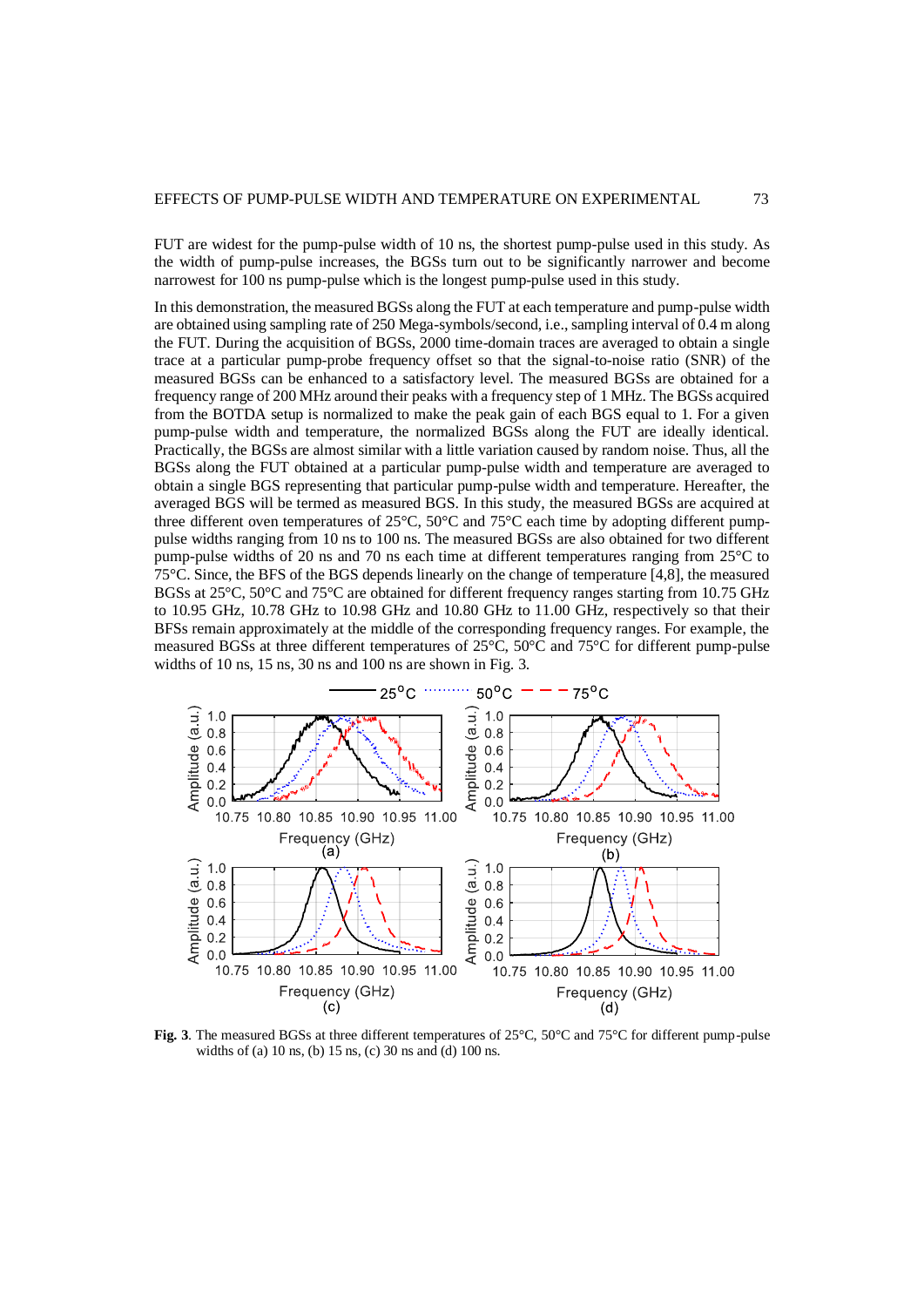It is observed from Fig. 3 that the BFS (i.e., central frequency) of the measured BGS obtained for given pump-pulse width changes significantly with temperature but remains almost the same at a given temperature for the variation of pump-pulse width. In contrast, the FWHM of the measured BGS obtained for a given pump-pulse width remains almost unchanged with temperature but changes greatly for the variation of pump-pulse width at a given temperature. It is also noticed in Fig. 2 and Fig. 3 that the level of noise in the BGSs obtained using shorter pump-pulse is relatively higher. This is because the measured BGS experiences lower gain due to the lower average power of shorter pump-pulse but it is corrupted by random noise [21,22]. To reduce the level of noise in the measured BGS, it is needed to increase the peak power of the pump-pulses which gives rise to other adverse effects, such as modulation instability and non-local effects [22,23].

## *4.2 Selection of proper spectrum profile for the measured BGS*

For the selection of proper spectrum profile, curve fitting technique is used to fit the measured BGSs. For this, the measured BGSs obtained at three different temperatures of 25°C, 50°C and 75°C each time for different pump-pulse widths ranging from 10 ns to 100 ns are fitted using LCF, GCF and pVCF. For instance, the measured BGSs obtained at 25°C and their fitted BGSs are shown in Fig. 4 for different pump-pulse widths of 10 ns, 15 ns, 30 ns and 100 ns.



**Fig. 4**. Measured and fitted BGSs obtained at 25°C for different pump-pulse width of (a) 10 ns, (b) 15 ns, (c) 30 ns and (d) 100 ns.

The measured and fitted BGSs in Fig. 4 at 25°C for four different pump-pulse widths indicate that the BGS obtained using shorter pump-pulse width (e.g. 10 ns) can be well-fitted using GCF, i.e., the shape of the measured BGS is mostly Gaussian as shown in Fig. 4(a). When the width of the pumppulse increases, the measured BGSs gradually tend to be situated in between Lorentzian and Gaussian profiles as shown Fig. 4(b) and Fig. 4(c) and neither LCF nor GCF can be used accurately to fit them. On the other hand, the shape of the measured BGS obtained for 100 ns is mostly Lorentzian and thus can be well-fitted using LCF as indicated in Fig. 4(d). However, the pVCF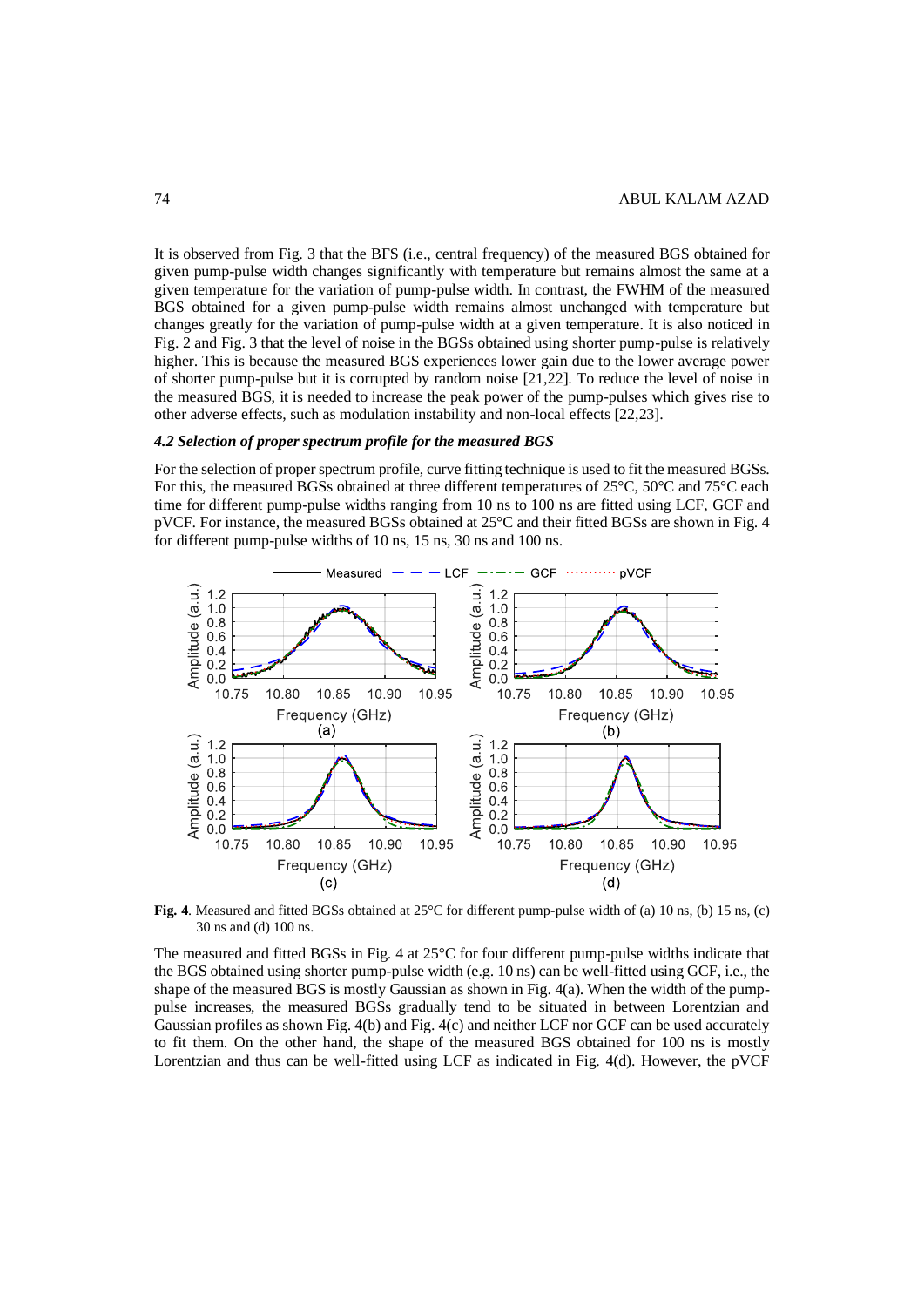always provides best fitting performances regardless the pump-pulse widths used in the BOTDA experiment to obtain the measured BGSs.

To evaluate the fitting performances of LCF, GCF and pVCF quantitatively, the measured and fitted BGSs are compared in terms of root mean square error (RMSE) and coefficient of determination (R<sup>2</sup> ). The RMSE for a measured BGS is calculated using the residuals from its fitted curve and the  $R<sup>2</sup>$  is calculated to be the square of the correlation between the measured BGS and its fitted curve as given by Eq. (5) and Eq. (6), respectively.

$$
RMSE = \sqrt{\frac{\sum_{i=1}^{N} \left[g_m(v_i) - g_f(v_i)\right]^2}{N}}
$$
\n
$$
R^2 = \frac{\left[\sum_{i=1}^{N} \left\{g_m(v_i) - \mu_m\right\} \left\{g_f(v_i) - \mu_f\right\}\right]^2}{\sum_{i=1}^{N} \left[g_m(v_i) - \mu_m\right]^2 \sum_{i=1}^{N} \left[g_f(v_i) - \mu_f\right]^2}
$$
\n(6)

In Eq. (5) and Eq. (6),  $g_m(v_i)$  and  $g_f(v_i)$  represent each of the *N* data points of the measured and fitted BGSs and,  $\mu_m$  and  $\mu_f$  are the mean values of  $g_m(v_i)$  and  $g_f(v_i)$  respectively. A lower value of RMSE indicates better fit. The value of  $\mathbb{R}^2$  ranges from 0 to 1 and a value of 1 indicates perfect fit. The RMSE and  $R<sup>2</sup>$  values for measured BGSs obtained using different pump-pulse widths at three different temperatures of 25°C, 50°C and 75°C are shown in Fig. 5.



**Fig. 5**. (a) RMSE and (b)  $R^2$  values in the fitting with different spectrum profiles for measured BGSs obtained at different temperatures of (i)  $25^{\circ}$ C (ii)  $50^{\circ}$ C and (iii)  $75^{\circ}$ C.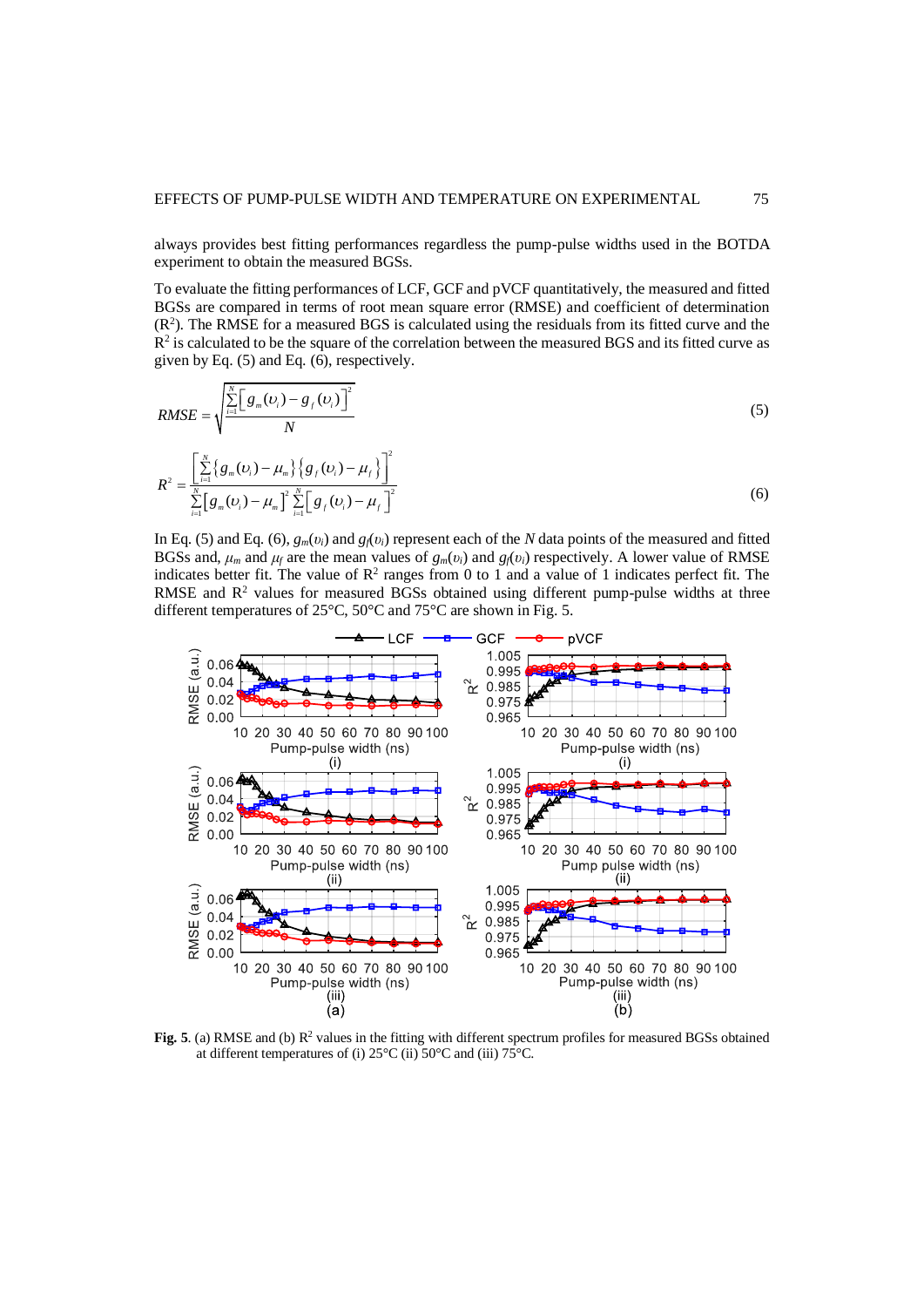The results in Fig. 5 reveal that GCF gives better fitting performance at each of the three different temperatures as compared to LCF for the measured BGSs obtained using shorter pump-pulse. On the other hand, the fitting performance of LCF is better than that of GCF for the measured BGSs obtained using longer pump-pulse. This is because, the shape of measured BGSs obtained using shorter pump-pulse are mostly Gaussian and their shapes diverge from Gaussian to Lorenzian as the pump-pulse width increases. However, the RMSE and  $R<sup>2</sup>$  values in Fig. 5 signify that pVCF always gives the minimum RMSE and maximum  $R^2$  values, i.e., best fitting performance as compared to both GCF and LCF for the measured BGSs obtained for all pump-pulse widths at three different temperatures. Thus, the effects of pump-pulse width and temperature on three parameters (i.e., *L*, BFS, and FWHM) of the measured BGSs are analyzed next using pVCF only.

## *4.3 Effect of pump-pulse width and temperature on the measured BGSs*

To analyze the effect of pump-pulse width and temperature, the measured BGSs obtained for a particular pump-pulse width at a particular temperature is fitted by using pVCF. In such fitting process, the measured BGS is fitted with the pseudo-Voigt profile given by Eq. (3) to extract three parameters, i.e., *L*, BFS, and FWHM. The variations of *L*, BFS and FWHM with different pumppulse widths and temperatures are analyzed next.

To investigate the effects of pump-pulse width and temperature on *L* and FWHM, the measured BGSs obtained at three different temperatures of 25°C, 50°C and 75°C and different pump-pulse widths adopted in this study are fitted using pVCF. The variations of Lorentzian proportion *L* and FWHM of the measured BGSs obtained with different pump-pulse widths at three different temperatures are shown in Fig. 6(a) and Fig. 6(b), respectively.



**Fig. 6**. Variations of (a) Lorentzian proportion, *L* and (b) FWHM of the measured BGSs with different pumppulse width. [Inset: variation of *L* and FWHM within the pump-pulse width ranging from 10 ns to 30 ns].

It is observed from Fig. 6(a) that *L* values of the measured BGSs obtained for shorter pump-pulses (e.g., < 20 ns) are relatively smaller at each of the three different temperatures, i.e., the measured BGSs are mostly Gaussian. The results also show a gradual increase of *L* values when the measured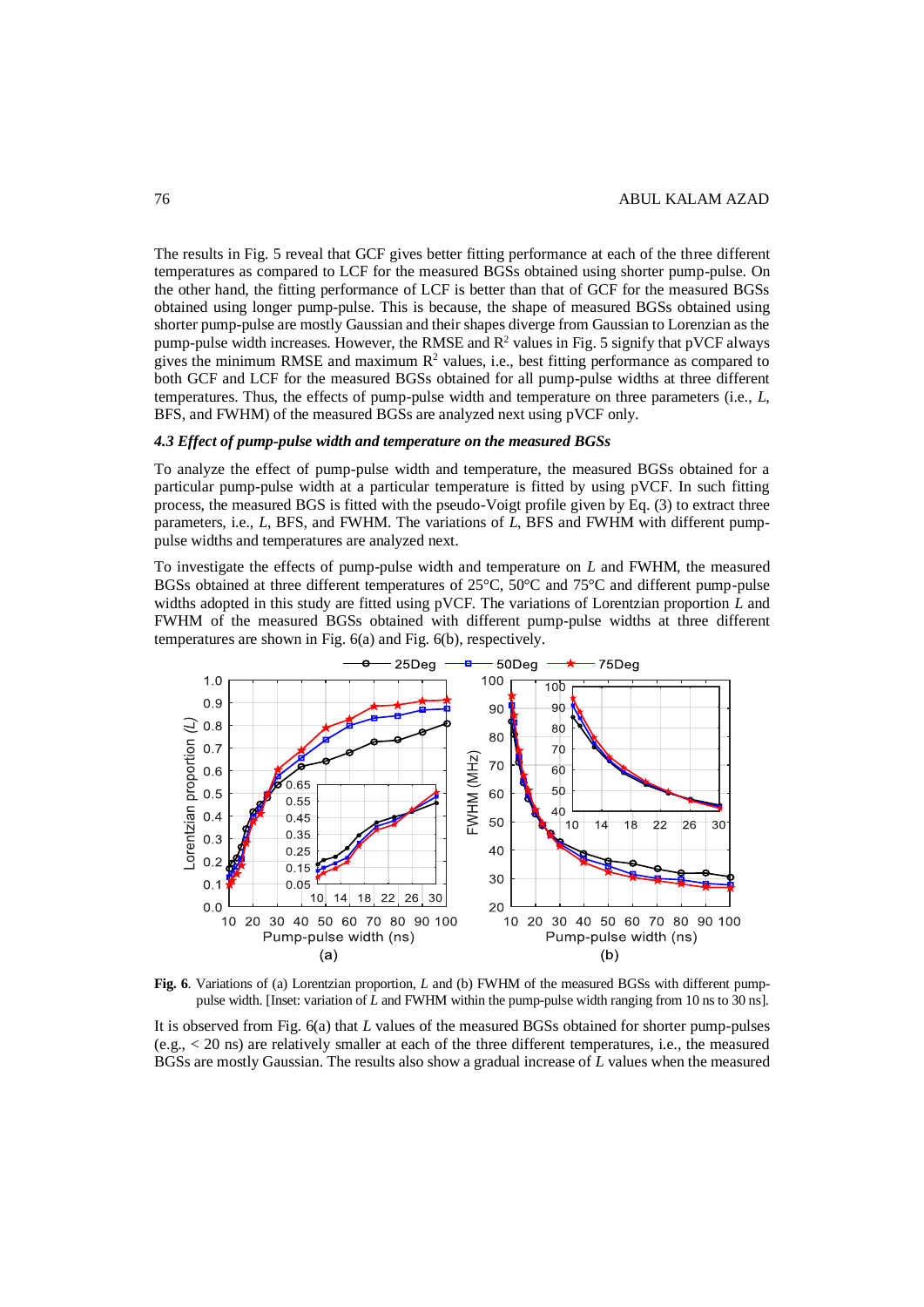BGSs are obtained using longer pump-pulses and the measured BGSs become mostly Lorentzian for pump-pulses longer than 40 ns. The results confirm the gradual change of the shapes of measured BGSs from Gaussian to Lorentzian due to the increase of pump-pulse width. A new phenomenon is also observed from Fig. 6(a) that the *L* values of the measured BGSs obtained at three different temperatures remain almost the same (i.e.,  $L = -0.5$ ) when a characteristic pump-pulse width of  $\sim$ 26 ns is used in the BOTDA setup. For such pump-pulse width, the measured BGSs obtained at three different temperatures of 25°C, 50°C and 75°C have shapes which are situated almost in the middle of a Lorentzian and a Gaussian profiles. For the pump-pulse widths shorter than ~26 ns, the *L* value decreases with temperature. An opposite effect of temperature is found for pump-pulse widths longer than ~26 ns where *L* value increases with temperature. This is because the pump-pulse having a certain minimum width (i.e., characteristic pump-pulse width) is required to fully stimulate the phonons in the FUT and a pump-pulse shorter that such width makes a decrease in the gain of the measured BGSs [24-26]. The variations of FWHM in Fig. 6(b) with pump-pulse width and temperature shows the opposite trends as compared to the variations of Lorentzian proportion *L* in Fig. 6(a). At a particular temperature, FWHM of the measured BGS decreases when longer pumppulse width is used in the BOTDA setup. For a particular pump-pulse width, the FWHMs of the measured BGSs also show a little change with temperature. However, the FWHMs of the measured BGSs obtained for pump-pulse width shorter than the characteristic pump-pulse width of  $\sim$ 26 ns increases with temperature but decreases for the pump-pulse width longer than such characteristic pump-pulse width. The results in Fig. 6(a) and Fig. 6(b) show an inverse relationship of FWHM with Lorentzian proportion *L*.

The results in Fig. 6(a) show that the *L* values of the measured BGSs increase or decrease with temperature for the pump-pulse width longer or shorter than the characteristic pump-pulse width of  $\sim$ 26 ns. On the contrary, the FWHMs of the measured BGSs increase or decrease with temperature for the pump-pulse width shorter or longer than ~26 ns as shown in Fig. 6(b). To verify the effect of temperature clearly on both sides of the characteristic pump-pulse width, the measured BGSs obtained for two different pump-pulse widths of 20 ns (i.e.,  $<$  26 ns) and 70 ns (i.e.,  $>$  26 ns) at different temperatures are fitted using pVCF. The results are plotted in Fig. 7.



**Fig. 7**. Variations of (a) Lorentzian proportion, *L* and (b) FWHM of the measured BGSs with temperature.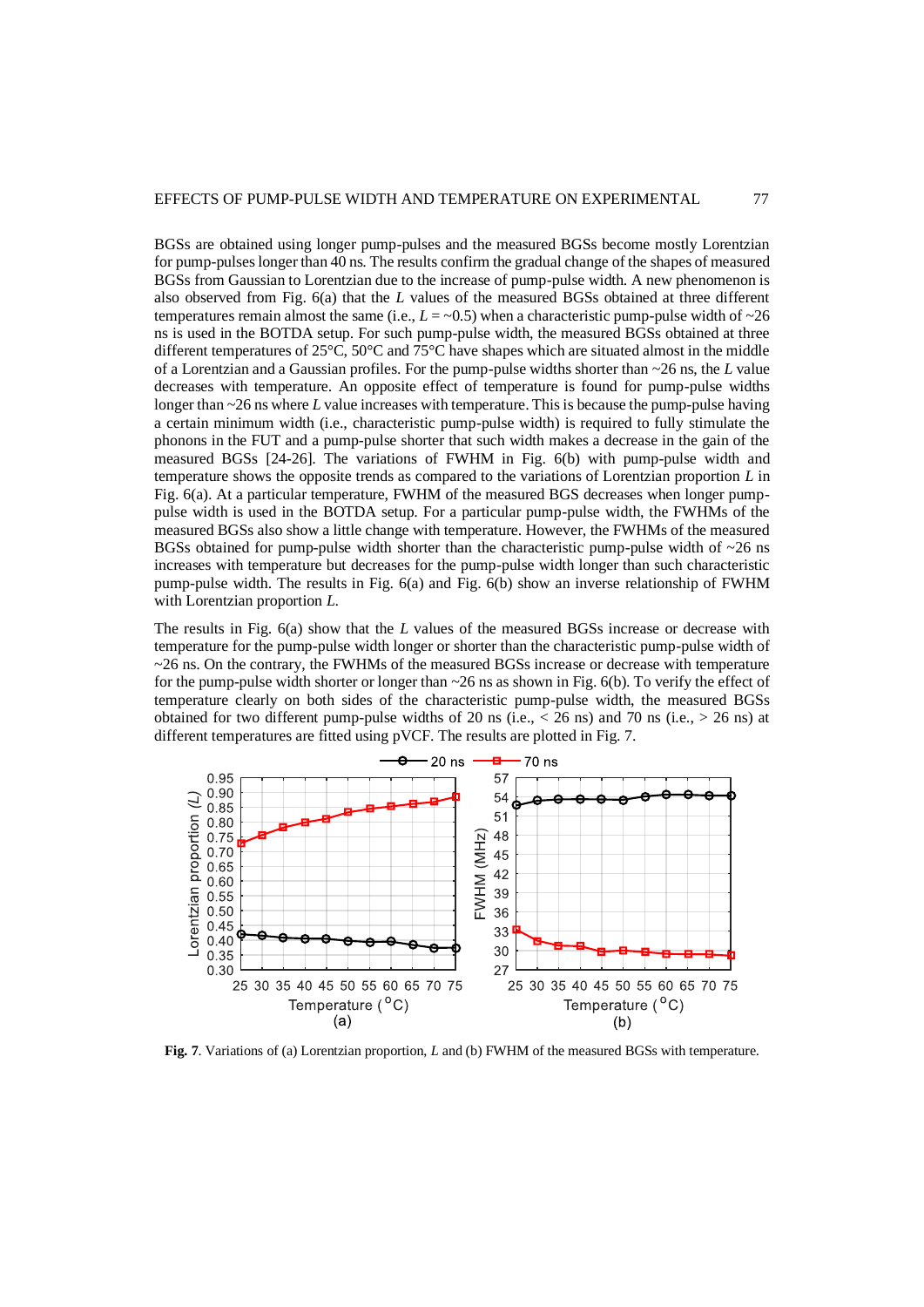The results in Fig. 7(a) show a decrease in *L* value with temperature for the measured BGS obtained for pump-pulse width of 20 ns while it is increased for the pump-pulse width of 70 ns. As a result, the FWHM of the measured BGS in Fig. 7(b) increases with temperature for pump-pulse width of 20 ns but decreases with that for the pump-pulse width of 70 ns. The results in Fig. 7 again confirm the opposite effects of temperature on the shape and FWHM of the measured BGSs obtained for pump-pulse width shorter and longer that the characteristic pump-pulse width.

Finally, the effects of pump-pulse width and temperature on the BFS of the measured BGS are analyzed. For the measurement of temperature distributions using the BOTDA sensor, the BFS distributions are first extracted and the BFS-temperature characteristics of the given FUT are then used to determine the temperature distributions along the FUT [3,4]. To study the effects of pumppulse width and temperature on BFS, the measured BGSs obtained at three different temperatures of 25°C, 50°C and 75°C for different pump-pulse widths and that obtained for two different pumppulse widths of 20 ns and 70 ns at different temperatures are fitted using pVCF to extract BFSs. The results are shown in Fig. 8.



**Fig. 8**. Variations of BFS of the measured BGSs with (a) pump-pulse width and (b) temperature.

The results in Fig. 8(a) indicate that the BFS of the measured BGS obtained at a given temperature do not vary with pump-pulse width. However, the BFS of the measured BGS obtained for a particular pump-pulse width varies linearly with temperature as shown in Fig. 8(b) and the slope of this linear variation is  $\sim$  1 MHz/ $\rm{^{\circ}C}$  which is well supported in literature [4,14]. It is worth mentioning that the little variations of the BFSs at three different temperatures in Fig. 8(a), especially for shorter pump-pulse widths are due to the fact that the levels of noise in the measured BGSs obtained using shorter pump-pulse is relatively higher. This is because the gain of the measured BGS is relatively lower due to the lower average power of shorter pump pulse but the measured BGS is corrupted by random noise.

#### **5. CONCLUSIONS**

In this paper, a comprehensive analysis of the effects of pump-pulse width and temperature on the measured BGS obtained from a BOTDA sensor is presented experimentally. Different spectrum profiles are used to fit the measured BGSs obtained for various pump-pulse widths and temperatures. By quantitative analysis, it is confirmed that pseudo-Voigt profile can be efficiently and accurately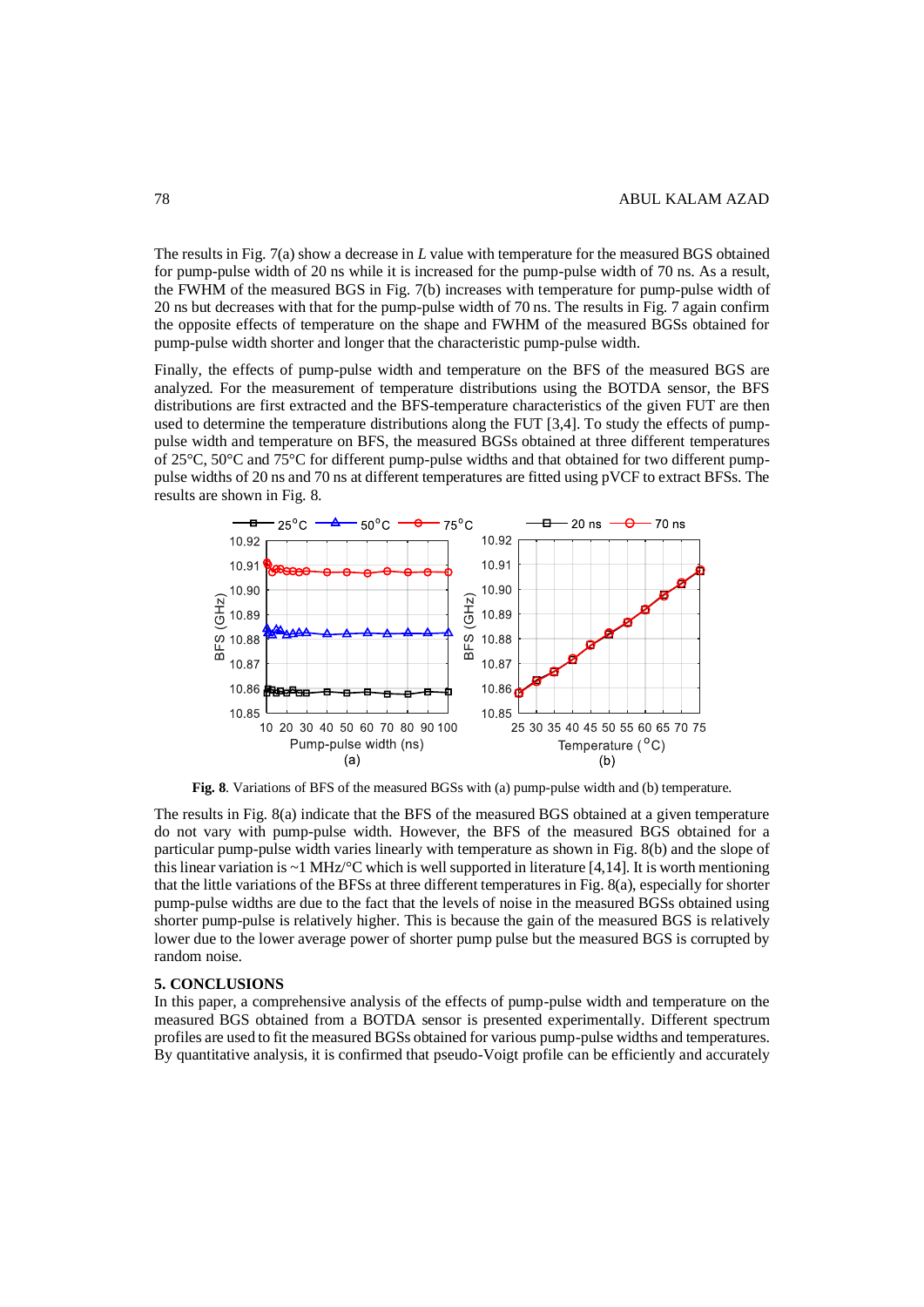used to fit the measured BGSs. The variation of the Lorentzian proportion in pseudo-Voigt profile also validates that the shape of the measured BGS obtained at a given temperature shifts gradually from Gaussian profile to Lorentzian profile when longer pump-pulse width is used in the BOTDA experiment. As a result, the FWHM of the measured BGS also decreases with pump-pulse width. A new phenomenon is also observed in this study which signifies that the variations of spectrum shape and FWHM of the measured BGSs with temperature show an opposite trends for pump-pulse widths shorter and longer than a characteristic pump-pulse width. It is also observed that the BFS of the measured BGS obtained at a given temperature remain constant even if the width of the pump-pulse is varied. However, the variation of BFS with temperature for a given pump-pulse width supports the existing linear BFS-temperature relationship for the FUT. Thus, the analysis performed in this study can be effectively utilized to accurately model different signal processing techniques for extracting temperature distribution using BOTDA sensors.

## **ACKNOWLEDGEMENT**

The author would like to acknowledge the support of PolyU Photonics Research Center at The Hong Kong Polytechnic University for providing the facility of the experiment.

#### **REFERENCES**

- [1] X. Bao, and L. Chen, Recent progress in distributed fiber optic sensors, Sensors (Basel) **12**(12), 8601- 8639 (2012).
- [2] X. Liu, B. Jin, Q. Bai, Y. Wang, D. Wang, and Y. Wang, distributed fiber-optic sensors for vibration detection, Sensors, **16**, 1164 (2016).
- [3] L. Thévenaz, Brillouin distributed time-domain sensing in optical fibers: state of the art and perspectives, Frontier. Optoelectron. China **3**, 13-21 (2010).
- [4] C. A. Galindez-Jamioy, and J. M. Lopez-Higuera, Brillouin distributed fiber sensors: An overview and applications, J. Sensors, **2012**, Article ID 204121, 1-17 (2012).
- [5] A. Motil, A. Bergman, and M. Tur, State of the art of Brillouin fiber-optic distributed sensing, Optic. Laser Technol., **78**(A), 81-103 (2016).
- [6] A. Minardo, A. Coscetta, L. Zeni, and R. Bernini, High-spatial resolution DPP-BOTDA by real-time balanced detection, IEEE Photonic. Technol. Lett., **26**(12), 1251-1254 (2014).
- [7] M. A. Soto, G. Bolognini, and F. D. Pasquale, Optimization of long-range BOTDA sensors with high resolution using first-order bi-directional Raman amplification, Optic. Express, **19**(5), 4444-4457 (2011).
- [8] M. Niklès, L. Thévenaz, and P. A. Robert, Brillouin gain spectrum characterization in single-mode optical fibers, J. Lightwave Technol., **15**(10), 1842-1851 (1997).
- [9] S. M. Haneef, Z. Yang, L. Thévenaz, D. Venkitesh, and B. Srinivasan, Performance analysis of frequency shift estimation techniques in Brillouin distributed fiber sensors, Optic. Express, **26**(11), 14661-14677 (2018).
- [10] M. G. Herráez, K.Y. Song, and L. Thévenaz, Arbitrary-bandwidth Brillouin slow light in optical fibers, Optic. Express, **14**(4), 1395-1400 (2006).
- [11] M. Chen, Z. Meng, J. Wang, and W. Chen, Ultra-narrow linewidth measurement based on Voigt profile fitting, Optic. Express, **23**(5), 6803-6808 (2015).
- [12] Z. Xu, Zhiniu, and L. Zhao, Key parameter extraction for fiber Brillouin distributed sensors based on the exact model, Sensors, **18**, 1-20 (2018).
- [13] X. Bao, A. Brown, M. DeMerchant, and J. Smith, Characterization of the Brillouin-loss spectrum of single-mode fibers by use of very short (<10-ns) pulses, Optic. Lett., **24**(8), 510–512 (1999).
- [14] A. K. Azad, F. N. Khan, W. H. Alarashi, N. Guo, A. P. T. Lau, and C. Lu, Temperature extraction in Brillouin optical time-domain analysis sensors using principal component analysis based pattern recognition, Optic. Express, **25**(14), 16534-16549 (2017).